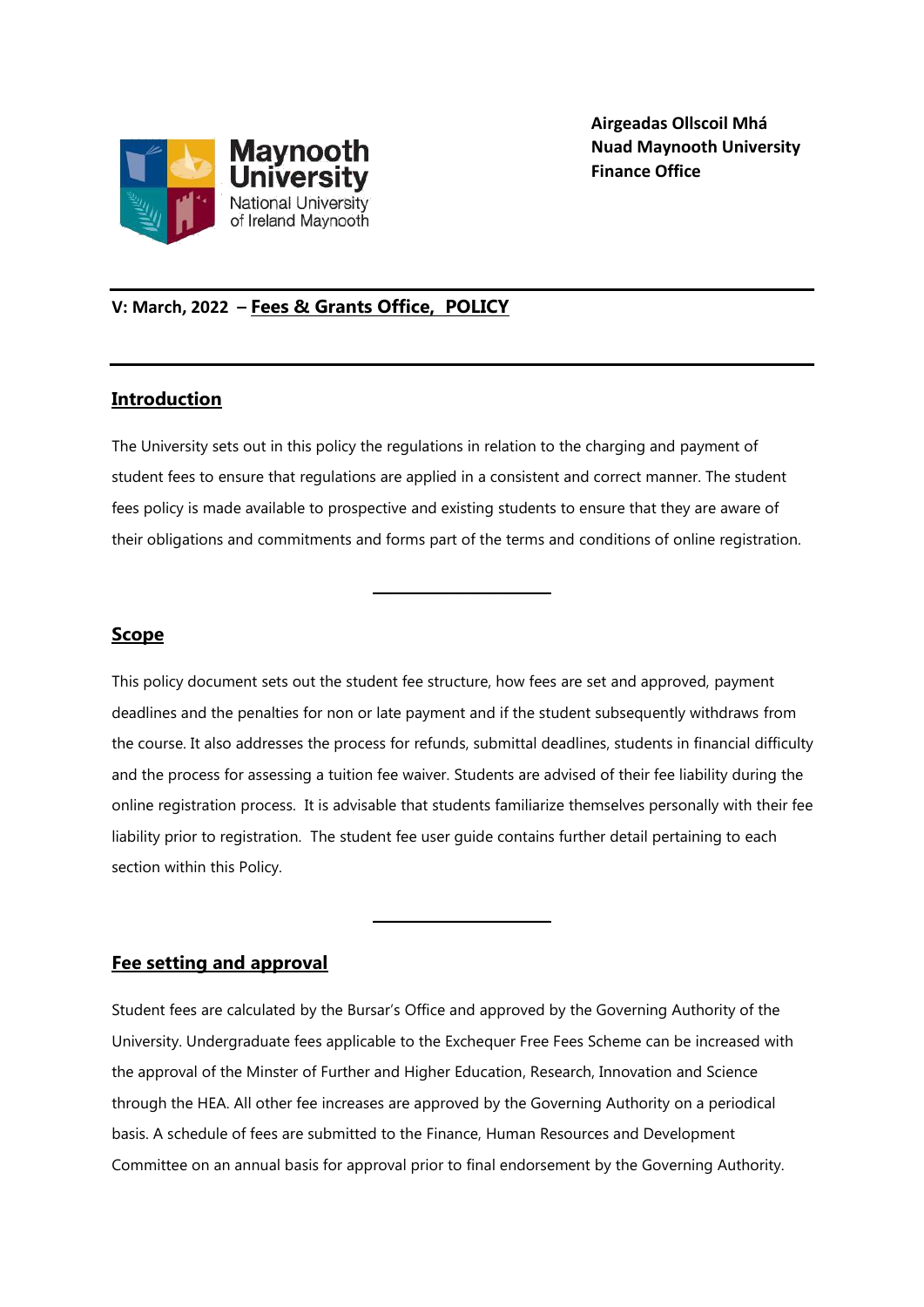Fees for new courses are recommended by the Bursar's Office based on the cost of delivering the programme, market forces and in consultation with Academic stakeholders. In addition, a student levy was agreed between the University and Maynooth Student Union in 2014 and this amount is payable by all Undergraduate and Postgraduate students.

**\_\_\_\_\_\_\_\_\_\_\_\_\_\_\_\_\_\_\_\_\_\_\_**

# **Fee Schedules**

Unless otherwise indicated all fees listed cover one Academic year only. Updated fee schedules are published on the Fees & Grants Office website, as follows:

EU - Undergraduate**:** [Undergraduate EU | Maynooth University](https://www.maynoothuniversity.ie/student-fees-grants/undergraduate) EU - Postgraduate: [Postgraduate EU | Maynooth University](https://www.maynoothuniversity.ie/student-fees-grants/postgraduate)

International - Undergraduate: [International | Maynooth University](https://www.maynoothuniversity.ie/student-fees-grants/international) International - Postgraduate: [International | Maynooth University](https://www.maynoothuniversity.ie/student-fees-grants/international)

Adult Education**:** [Adult Education | Maynooth University](https://www.maynoothuniversity.ie/student-fees-grants/adult-education) Professional Skills: [Adult Education | Maynooth University](https://www.maynoothuniversity.ie/student-fees-grants/adult-education)

# **Payment Schedule**

EU Student - payment terms are set out as follows, all EU student fees must be paid by the defined and published dates, which are:

**\_\_\_\_\_\_\_\_\_\_\_\_\_\_\_\_\_\_\_\_\_\_\_**

- 1st Instalment date: Prior to or as part of the online registration process.
- 2nd Instalment date: On or before 31st January of the current academic year.

International Student – full fee liability payment is required prior to the completion of registration.

Adult Education, Springboard, Professional Skills Student, Micro-credential Students – are advised in writing of fee liability and fee payment deadline.

**\_\_\_\_\_\_\_\_\_\_\_\_\_\_\_\_\_\_\_\_\_\_\_**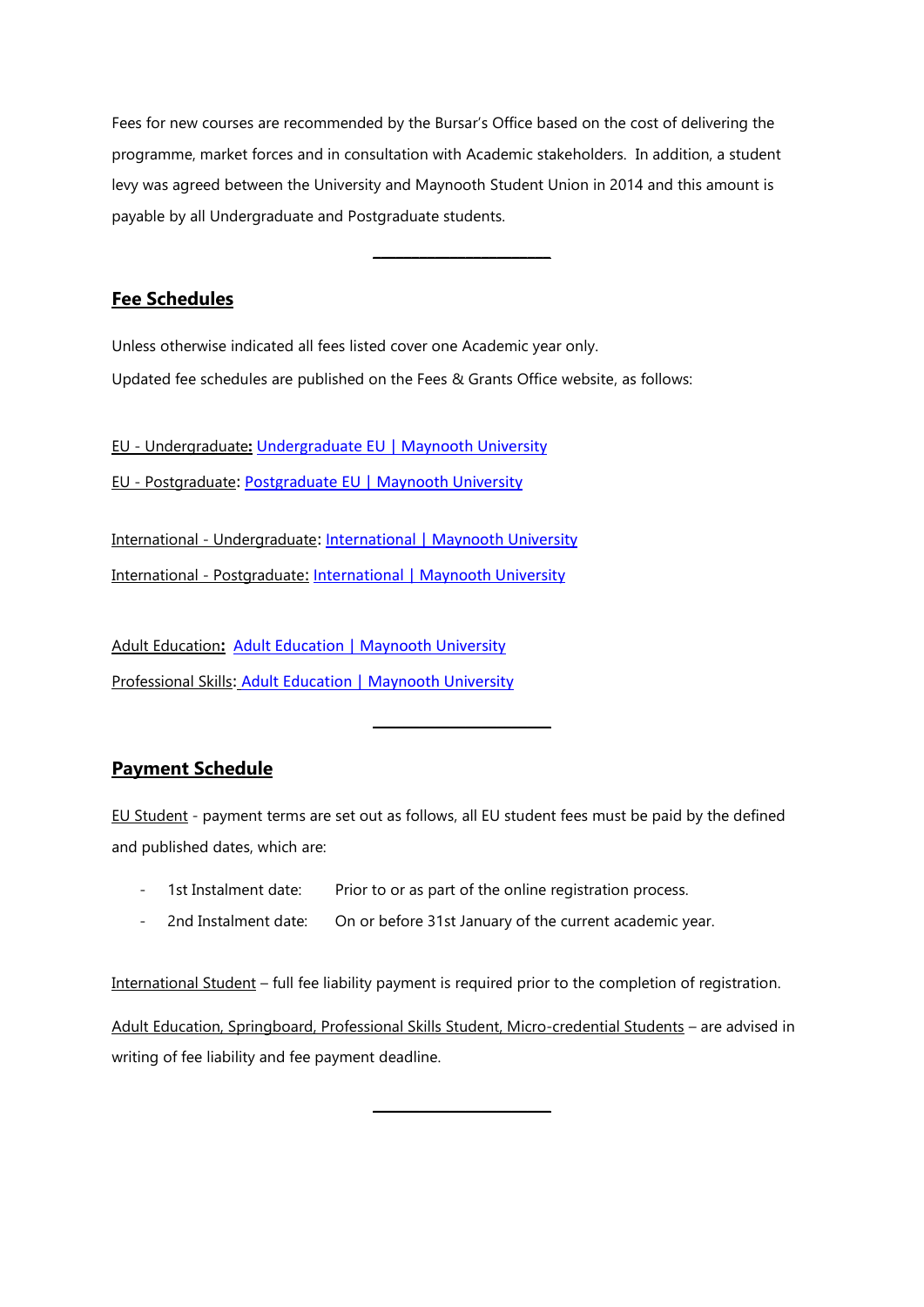# **Fee Liability**

Once a student registers on a course they immediately become liable to payment of fees for the period of registration up to the date they officially withdraw. Students who apply for grants, loans or other funding and are later refused are personally held fully liable for their relevant fee.

The Student Levy is not covered by any funding type for an EU student and is payable in full by the student on or before the completion of registration.

Students will be advised of their fee liability during the online registration process. It is advisable that students familiarise themselves personally with their fee liability prior to registration.

Undergraduate students entitled to any % of the Exchequer Free tuition fees scheme are required to confirm their attendance with the University Fees & Grants Office post the 31<sup>st</sup> January.

Undergraduate students who attended a third level institution previously and benefitted from the Exchequer Free tuition fees scheme, ordinarily will not qualify for the Exchequer free tuition fees, full details on eligibility criteria is available on the Fees & Grants Office website [Undergraduate EU |](https://www.maynoothuniversity.ie/student-fees-grants/undergraduate)  [Maynooth University.](https://www.maynoothuniversity.ie/student-fees-grants/undergraduate)

#### EU Undergraduate Student

- Undergraduate students, entitled to the Exchequer Free tuition fees scheme are liable to pay 100% student levy + 100% student contribution for the Academic year.
- Undergraduate students, not entitled to the Exchequer Free tuition fees scheme are liable to pay 100% student levy + 100% student contribution + 100% tuition fee for the Academic year.
- Undergraduate students, *entitled to SUSI or 3<sup>rd</sup> party funding* are liable to pay 100% student levy  $+$  if their SUSI or 3<sup>rd</sup> party funding does not cover 100% student contribution, are personally held liable to pay any shortfall for the Academic year.
- Undergraduate students, not entitled to SUSI, 3<sup>rd</sup> party funding or Exchequer Free tuition fees are liable to pay 100% student levy + 100% student contribution + 100% tuition fees for the Academic year.

#### EU Postgraduate Student:

Postgraduate students, entitled to SUSI funding are liable to pay 100% student levy + if their SUSI funding does not cover 100% tuition fee, are personally held liable to pay any shortfall for the Academic year.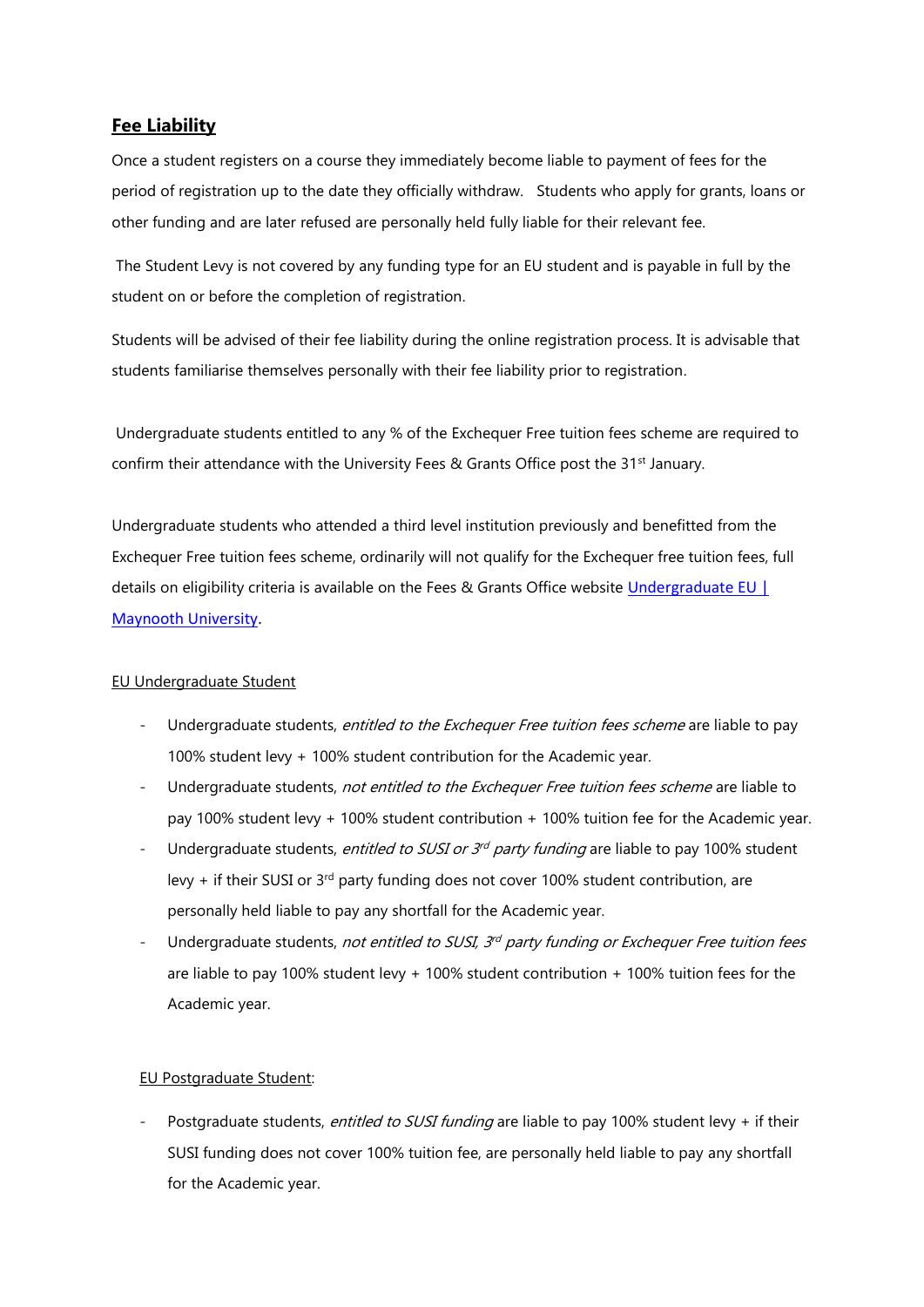- Postgraduate students, *entitled to Scholarships or 3<sup>rd</sup> party funding* are liable to pay 100% student levy + if their Scholarship or  $3<sup>rd</sup>$  party funding does not cover 100% tuition fee, are personally held liable to pay any shortfall for the Academic year.
- Postgraduate students, not entitled to SUSI or 3<sup>rd</sup> party funding are liable to pay 100% student levy + 100% tuition fee for the Academic year.

#### International Student:

- International students are liable to pay 100% full fee liability prior to the completion of registration.
- International students in receipt of Scholarships or other funding are personally held liable to pay any shortfall in 100% full fee liability.

**\_\_\_\_\_\_\_\_\_\_\_\_\_\_\_\_\_\_\_\_\_\_\_**

# **Payment Methods**

EU - Online Payments: Pay online by logging onto the Student Web Services.

International Student Payments**:** New incoming International student pay through Transfer Mate, unless instructed otherwise by the University. Current students pay online by logging onto the Student Web Services.

International Sponsored, INTOC & US funded student: Liaise directly with International Office pre registration.

Scholarship recipients: The relevant online form must be completed each Academic year, prior to the completion of registration.

Third Party Payments: The relevant online form must be completed each Academic year, prior to the completion of registration.

Draft/ Cheque / Postal Order: Can be submitted to the Fees & Grants Office, along with the relevant student number for processing.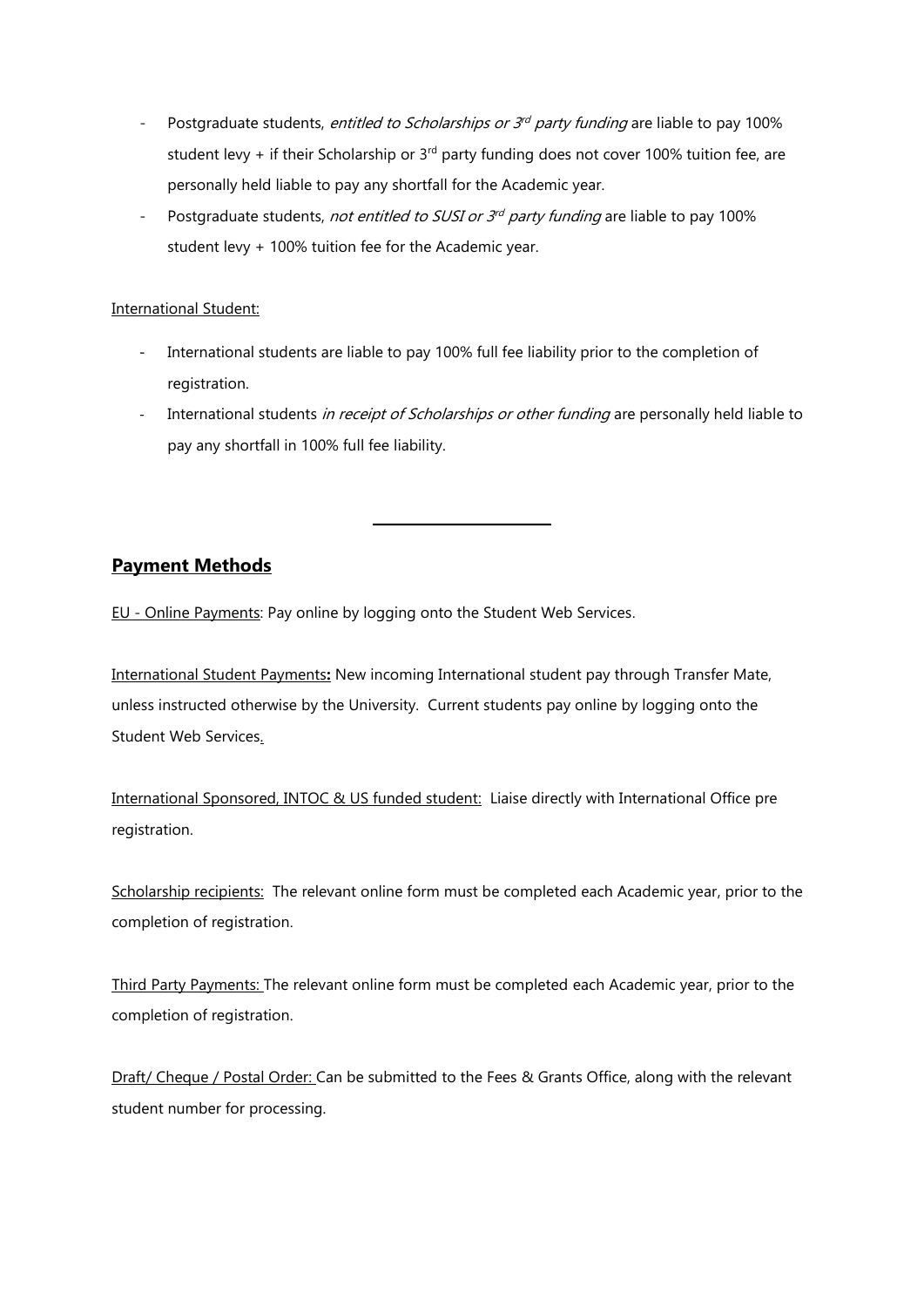Bank Transfer: In exceptional circumstances, following discussions with the Fees & Grants Office, a student may pay their liability through bank transfer.

Student can print proof of payment for personal or revenue purposes, by logging online to the Student Web Services with their own personal log on details.

# **EU Student with financial difficulty**

EU students having difficulty in paying fees are advised to liaise directly with the Fees & Grants Office, advise will be provided on submitting an Easy Payment plan for assessment to the Fees & Grants Office. This scheme can be tailored to the individual need of the student, it allows a student to spread the cost of tuition over a period of time within the Academic year.

**\_\_\_\_\_\_\_\_\_\_\_\_\_\_\_\_\_\_\_\_\_\_\_**

Note: Full fee liability remains due within the Academic year.

Students are also advised to contact the University Student Budgeting Service who will discuss budgeting, managing money throughout the Academic year and the Student Assistance fund criteria.

**\_\_\_\_\_\_\_\_\_\_\_\_\_\_\_\_\_\_\_\_\_\_\_**

### **Deferral/Withdrawal/Cancellation of a course**

To officially withdraw, post registration, a student must return their student ID card and formally withdraw via the Student Records Office, part of the process involves an exit interview with the University Fees & Grants Office, whereby any refunds due or future fee implications are discussed. There is no automatic entitlement to a reduction or waiver of fee liability for withdrawing on medical grounds. Students remain liable for fees for the period of registration up to the date they officially withdraw.

Note: Failure to follow the full de-registration procedures will result in liability to all fees due.

**\_\_\_\_\_\_\_\_\_\_\_\_\_\_\_\_\_\_\_\_\_\_\_**

### **EU Student Fee tuition waiver assessment**

Students who previously ceased attendance on medical grounds or is repeating a year on medical grounds can submit an online application to the Fees & Grants online for assessment. A student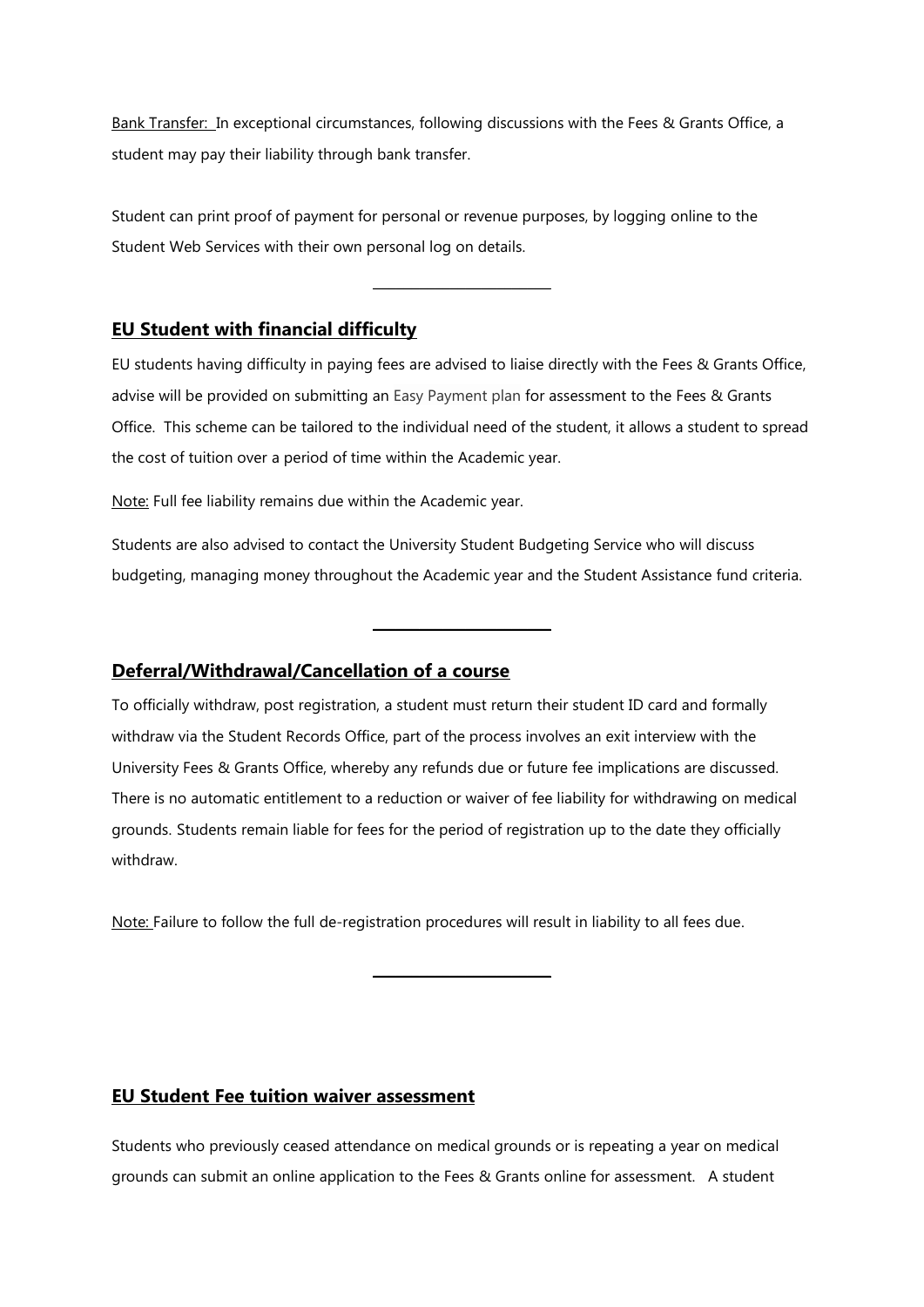must have a viable medical reason for seeking a waiver, along with supporting detailed medical documentation.

In the case of an Undergraduate student, if a tuition fee assessment application is approved on medical grounds, they fall liable to pay 100% student levy + 100% student contribution.

In the case of a Postgraduate student supporting documentation from their Head of Department is also required as part of the application process. If their application is approved on medical grounds, they fall liable to pay 100% student levy + any % in tuition that is not cover by the tuition fee waiver.

Note: If sanctioned a tuition fee waiver is relevant to one Academic year only and does not carry from one Academic year to another, nor from one University to another.

**\_\_\_\_\_\_\_\_\_\_\_\_\_\_\_\_\_\_\_\_\_\_\_**

#### **Refunds**

The University accepts no obligation to refund any fee, or part thereof once a student registers on a course. Students remain liable for fees for the period of registration up to the date they officially withdraw.

Refunds are processed twice monthly (requests received and approved by close of business on the 1<sup>st</sup> and 3<sup>rd</sup> Friday of the month are processed thereafter within a 10 day timeframe).

Refunds are processed online back to the card the original payment was received from or through the bank by Electronic Fund Transfer. PAC Deposits are non-refundable.

- Online refund if the request is within a 180 day timeframe from the original payment, it will be processed back to the debit/credit card it was originally received from.
- EFT students are required to submit Irish Bank Account details online through the Student Web Services.

Grant-holders, sponsored or 3<sup>rd</sup> party funded students, who have paid fees and/or a deposit pending approval of their funds, are issued only when the University has received the fee payment from the grant or funding authority.

De-registration - It is only on completion of the formal de-registration process that the University will assess any possible rebate due. Students remain liable for fees for the period of registration up to the date they officially withdraw from University.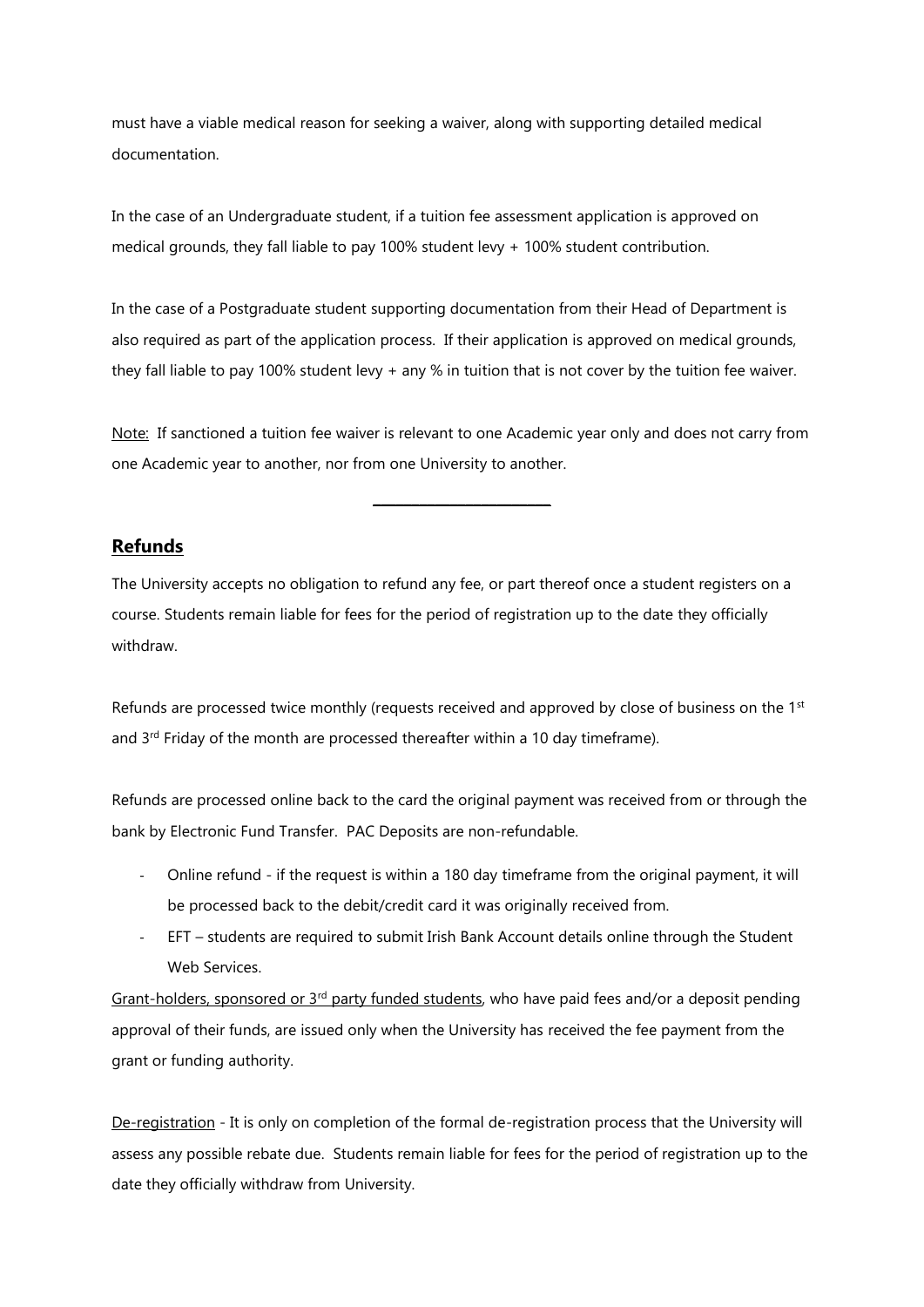Funding Rebates i.e. Stipends / Student Assistant Fund / Bursaries / Awards / Scholarships / US funding, etc – all payments are processed via EFT only to a student Irish Bank account.

International student VISA refusal – if a student pays a tuition fee and subsequently is not approved for their VISA, they need to advise the International Office immediately whereby any possible rebate will be discussed.

**\_\_\_\_\_\_\_\_\_\_\_\_\_\_\_\_\_\_\_\_\_\_\_**

### **Postgraduate Submittal deadlines**

Submittal deadlines are as follows - 31st October and 28th February each Academic year. As part of the submittal process, students are required to call in person or contact the Fees & Grants Office by email to have their submittal form signed off, prior to submitting to the Examinations Office. Any adjustments to the individual fee account or rebates to student or funding body will be discussed at this stage.

Note: Submittal form will not be signed off by the Fees & Grants Office if student has an outstanding fee liability on their account.

2021/22 - Due to the COVID-19 crisis, all registered research postgraduate student in their final year, will not be charged their 1st semester 2021/22 tuition fee to submit by their deadline.

Research students who have completed the normal period of registration and who need some extra time to finalise and submit may avail of a one semester registration at a reduced rate, with permission from the Dean of Graduate Studies. Students must have paid the full continuation fee and student levy prior to applying for a Final Semester Fee.

The Final Semester Fee is available only once to Ph.D / Professional Doctorate students who have completed a minimum of four years full time or six years part time study; or for a Research Masters student who has completed a minimum of two years full-time or three years part-time study. The fee will be valid for one semester only (eg those who would normally submit in October would have until February; those submitting in February would have until October to submit).

**\_\_\_\_\_\_\_\_\_\_\_\_\_\_\_\_\_\_\_\_\_\_\_**